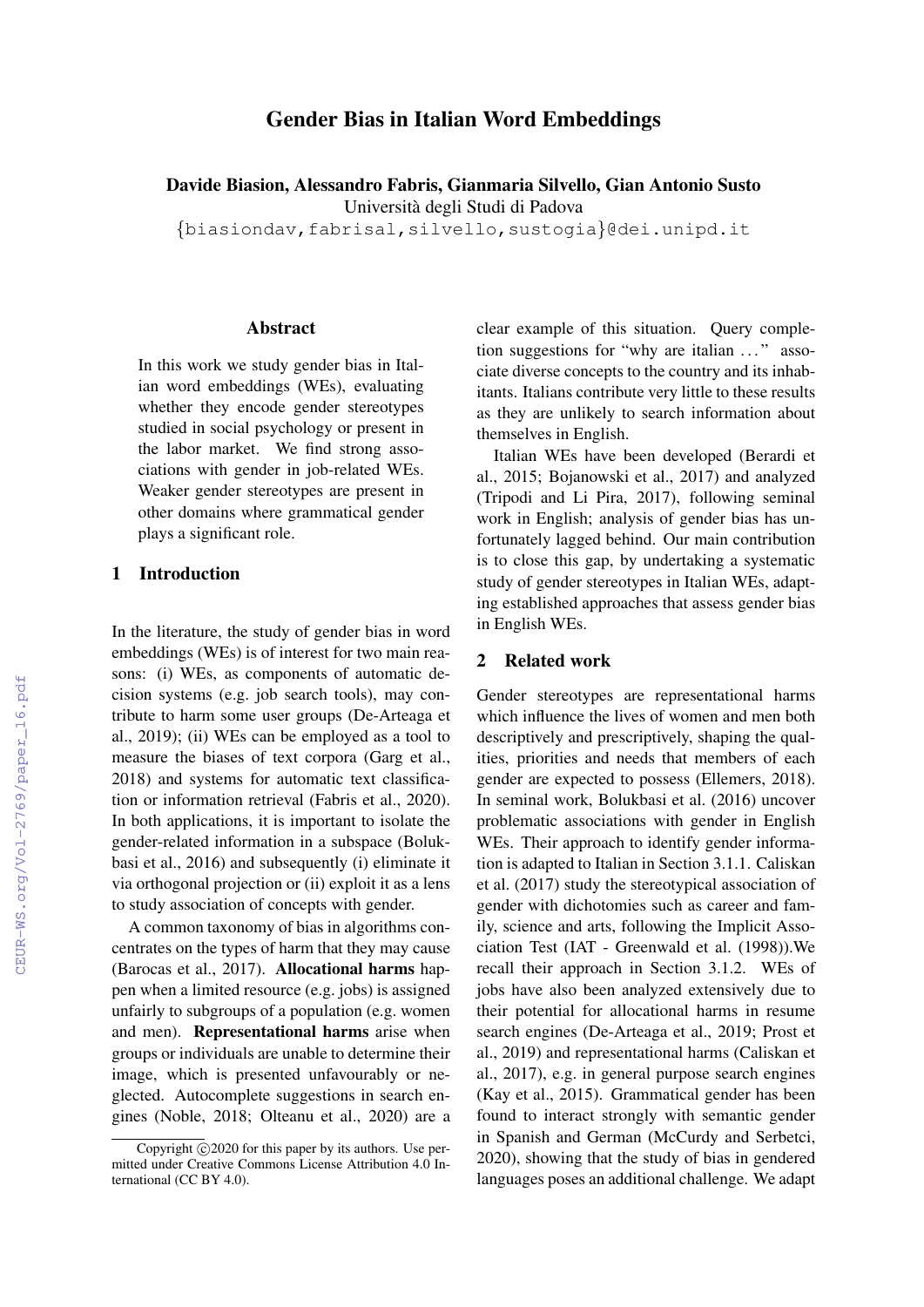these experiments to the Italian language, detailing our approach in Sections 3-5.

## 3 Gender in Italian WEs

#### 3.1 Identifying gender information

### 3.1.1 Gender score

To identify a vectorial subspace which encodes information about gender, we follow Bolukbasi et al. (2016) by building a list of gender definitional pairs: [*lui* (*he*), *lei* (*she*)], [*uomo* (*man*), *donna* (*woman*)], [*padre* (*father*), *madre* (*mother*)], [*marito* (*husband*), *moglie* (*wife*)], [*fratello* (*brother*), *sorella* (*sister*)], [*maschio* (*male*), *femmina* (*female*)].

These pairs are built so that the second word denotes a female entity and the first word is, semantically, its male counterpart. Moreover, given we are interested in capturing *semantic* information about gender, while avoiding entanglement with *grammatical* gender, we ensure that the words in a pair do not derive from the same root via inflection. An example of pair discarded due to this criterion is [*figlio* (*son*), *figlia* (*daughter*)].

Principal Component Analysis. We perform a Principal Component Analysis (PCA) on the six vector differences resulting from each gender definitional pair. The first eigenvalue dominates the remaining ones, with the first PC explaining 57% of variance. We normalize the first PC and consider it the main *gender direction*, denoted by gPCA.

This is an established procedure to isolate the direction that captures most of the information about gender (Bolukbasi et al., 2016; Ethayarajh et al., 2019). In other words, by finding the direction that best fits the six vector differences  $\frac{\partial u}{\partial u} - \frac{\partial u}{\partial u} = \frac{\partial u}{\partial u} - \frac{\partial u}{\partial u}$ , ..., we aim to obtain a direction that summarizes them.

Vector differences. To evaluate the robustness of this approach and highlight potential anomalies, we also consider each vector difference on its own, defining six unit length gender directions  $g_{diff_i}$ :

| $\mathbf{g}_{\text{diff}_0} = l\vec{ui} - l\vec{ei}$                | $\mathbf{g}_{\text{diff}_3} = \text{marit}'_0 - \text{mogli}'_e$                           |
|---------------------------------------------------------------------|--------------------------------------------------------------------------------------------|
| $\mathbf{g}_{\text{diff}_1} = \overrightarrow{uomb} - \text{donna}$ | $\mathbf{g}_{\text{diff}_{4}} = \text{fratello} - \text{sorella}$                          |
| $\mathbf{g}_{\text{diff}_2} =$ padre – madre                        | $\mathbf{g}_{\text{diff}_{5}} = \overline{maschi'_{0}} - \overline{f}_{\text{emmin}'_{4}}$ |

**Gender score computation.** Given a word  $w$ , let us indicate with w its corresponding word vector. Let us consider any of the gender directions g defined above. We call *gender score* the normalized projection of w onto the direction g, defined as

$$
s_{\mathbf{g}}(w) = \mathbf{w} \cdot \mathbf{g} / (|\mathbf{w}||\mathbf{g}|). \tag{1}
$$

This scalar captures associations of  $w$  along gendered lines. Informally, a highly positive value means that w is closer to the male terms of the pairs than to the female ones, while a strongly negative value entails the opposite.

### 3.1.2 WEAT

The Implicit Association Test (IAT - Greenwald et al. (1998)) is an assessment developed in cognitive psychology to measure subconscious associations between categories and concepts. It is commonly employed to assess implicit stereotypes in people. The *Word Embedding Association Test* (WEAT - Caliskan et al. (2017)) is a technique inspired by the IAT to measure associations between concepts in WEs. Let X and Y be two equal-sized sets of target words and A and B two sets of attribute words, e.g.,  $X =$  ${programmer, engineer}, Y = {nurse, teacher},$  $A = \{man, male\}, B = \{woman, female\}.$  Let  $\cos(\mathbf{a}, \mathbf{b})$  be the cosine similarity between the word vectors a and b. The differential association of a word  $w$  (taken from  $X$  or  $Y$ ) with the attribute sets  $A$  and  $B$  is measured as

$$
c(w, A, B) = \text{mean}_{a \in A} \cos(\mathbf{w}, \mathbf{a}) - \text{mean}_{b \in B} \cos(\mathbf{w}, \mathbf{b}). \quad (2)
$$

The normalized differential association between targets and attributes is defined as

$$
d = \frac{\text{mean}_{x \in X} c(x, A, B) - \text{mean}_{y \in Y} c(y, A, B)}{\text{std-dev}_{w \in X \cup Y} c(w, A, B)}.
$$
\n(3)

This is called effect size in statistics, and summarizes how different the quantity  $c(w, A, B)$  is, when evaluated on elements of target set  $X$  as opposed to target set  $Y$ . It is computed as a difference of means within each set, divided by overall standard deviation.

Gender score and WEAT. It is worth noting that, when  $|A| = |B| = 1$ , WEAT is almost equivalent to the gender score defined in Section 3.1.1. Let  $A = \{a_0\}$  and  $B = \{b_0\}$  be the sets of attribute words. Since we are using normalized vectors and the distributive property holds for the dot product, then

$$
c(w, A, B) = \cos(\mathbf{w}, \mathbf{a}_0) - \cos(\mathbf{w}, \mathbf{b}_0)
$$
  
=  $\mathbf{w} \cdot (\mathbf{a}_0 - \mathbf{b}_0) = \mathbf{w} \cdot \mathbf{g} = s_{\mathbf{g}}(w).$  (4)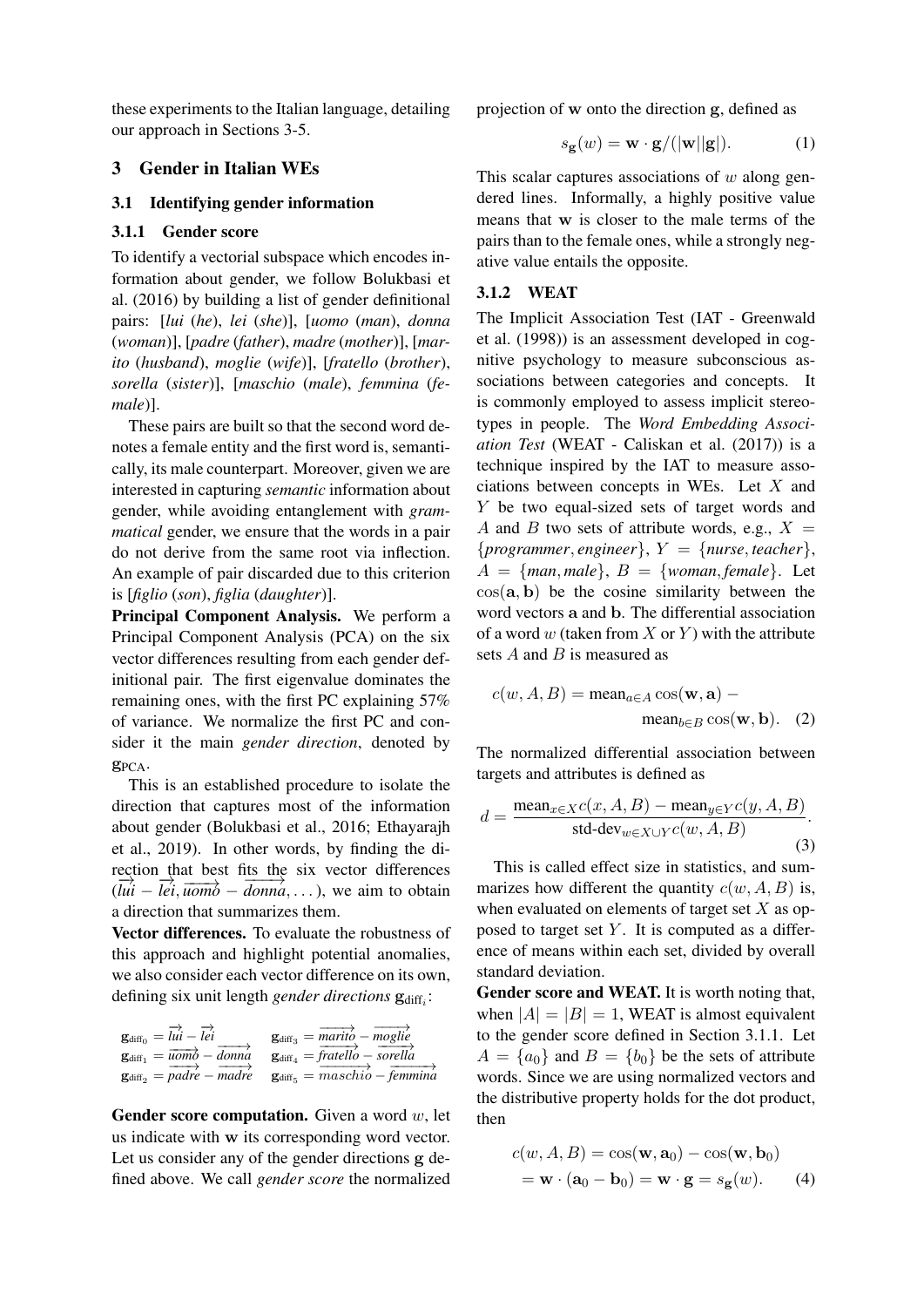#### 3.2 Handling grammatical gender

Italian is a gendered language, wherein grammatical gender is assigned to all nouns. Within a sentence, each word is surrounded by other words of agreeing grammatical gender. This phenomenon, called *grammatical gender agreement*, in conjunction with the *distributional hypothesis* (Harris, 1954), plays an important role when training WEs. Due to these properties, words that share the same grammatical gender to have similar vector representations. Accordingly, grammatical and semantic gender become entangled in WEs (McCurdy and Serbetci, 2020; Gonen et al., 2019). As a consequence, when computing the gender score, we tend to obtain positive values for (grammatically) masculine terms and a negative score for feminine ones, making stereotypical association more noisy and harder to study.

Mean gender score. To compute the gender score (Equation 1) for gendered words that have both a feminine and a masculine version, we propose the following approach. Let us indicate with  $w_f$  and  $w<sub>m</sub>$  the feminine and masculine version of a gendered word w. We define their gender score as

$$
s_{\text{mean}_{\mathbf{g}}}(w) = (s_{\mathbf{g}}(w_f) + s_{\mathbf{g}}(w_m))/2. \quad (5)
$$

Averaging the masculine and feminine version with equal weights corresponds to giving both versions of the word the same importance. Different approaches, based for instance on word frequency, may be applicable in other contexts.

Orthogonal projection. Some nouns cannot be inflected into the opposite grammatical gender, making the above approach impractical. An example is *ufficio* (*office*). In this context, we propose to mitigate the effect of grammatical gender by reembedding every word through an orthogonal projection. We build a list of 138 inflected word pairs. Each pair consists of the feminine and masculine inflections of the same root, such as *cara* and *caro* (*dear*), which only differ in grammatical gender. We take the embedding of both words in a pair and compute their difference.

We perform PCA on these vector differences. The resulting PCs span a subspace  $U$  that contains most of the variance due to grammatical gender. To reduce the influence of grammatical gender, we re-embed vectors by projecting them on the orthogonal complement of  $U$ . In other words, given a word embedding w, let us call  $proj_U$ w its orthogonal projection onto the "grammatical

gender subspace" U. We propose re-emdedding every word vector w to

$$
\mathbf{w}' = \frac{w - \text{proj}_U \mathbf{w}}{|w - \text{proj}_U \mathbf{w}|}.
$$
 (6)

By means of this procedure, we obtain a new set of WEs. By construction, in this new embedding space, grammatical gender should have a lower influence on the geometry of word vectors.

#### 4 Datasets and embeddings

To study gender bias we use WEs trained on two different datasets for the Italian language, both made available by FastText (Bojanowski et al., 2017; Grave et al., 2018). The first group of vector representations, which we refer to as wiki, consists of word vectors trained on a 2016 Wikipedia dump (Bojanowski et al.,  $2017$ ).<sup>1</sup> The second group of word vectors (labeled wiki-cc) was trained on the May 2017 Common Crawl<sup>2</sup> and the Wikipedia dump from September 11, 2017 (Grave et al., 2018).

We compare our results from the analyses on Italian WEs with results on their English counterpart. To this end, we also download two sets of FastText WEs trained on the English version of the same corpora, i.e. the English counterparts of wiki and wiki-cc. Given Wikipedia is a more curated source, we expect to find weaker stereotypes in wiki than in wiki-cc for both languages. As a pre-processing step we normalize every word vector to unit length.

Census data about the labor market is required to analyse the correlation between the gender gap in professions and the gender score of the respective WEs. The statistics on the American occupation and gender representation are readily available (Census Bureau, 2019). For their Italian counterpart, we retrieve statistics about occupation participation from several institutions, including professional chambers (Comitato Unitario Permanente degli Ordini e Collegi Professionali, Confprofessioni) and academic databases (AlmaLaurea). $3$ 

Finally, in order to perform the Word Embedding Association Tests (WEAT), we need sets of

<sup>&</sup>lt;sup>1</sup>The authors provide no information about which Wikipedia dump they use.

 $2\overline{C}$ ommon Crawl is a corpus of web pages, aimed at representing "a copy of the internet" at a given time. The authors train WEs on pages written in Italian, exploiting language identification as preliminary step for their pipeline.

<sup>&</sup>lt;sup>3</sup>The detailed list of sources is available upon request.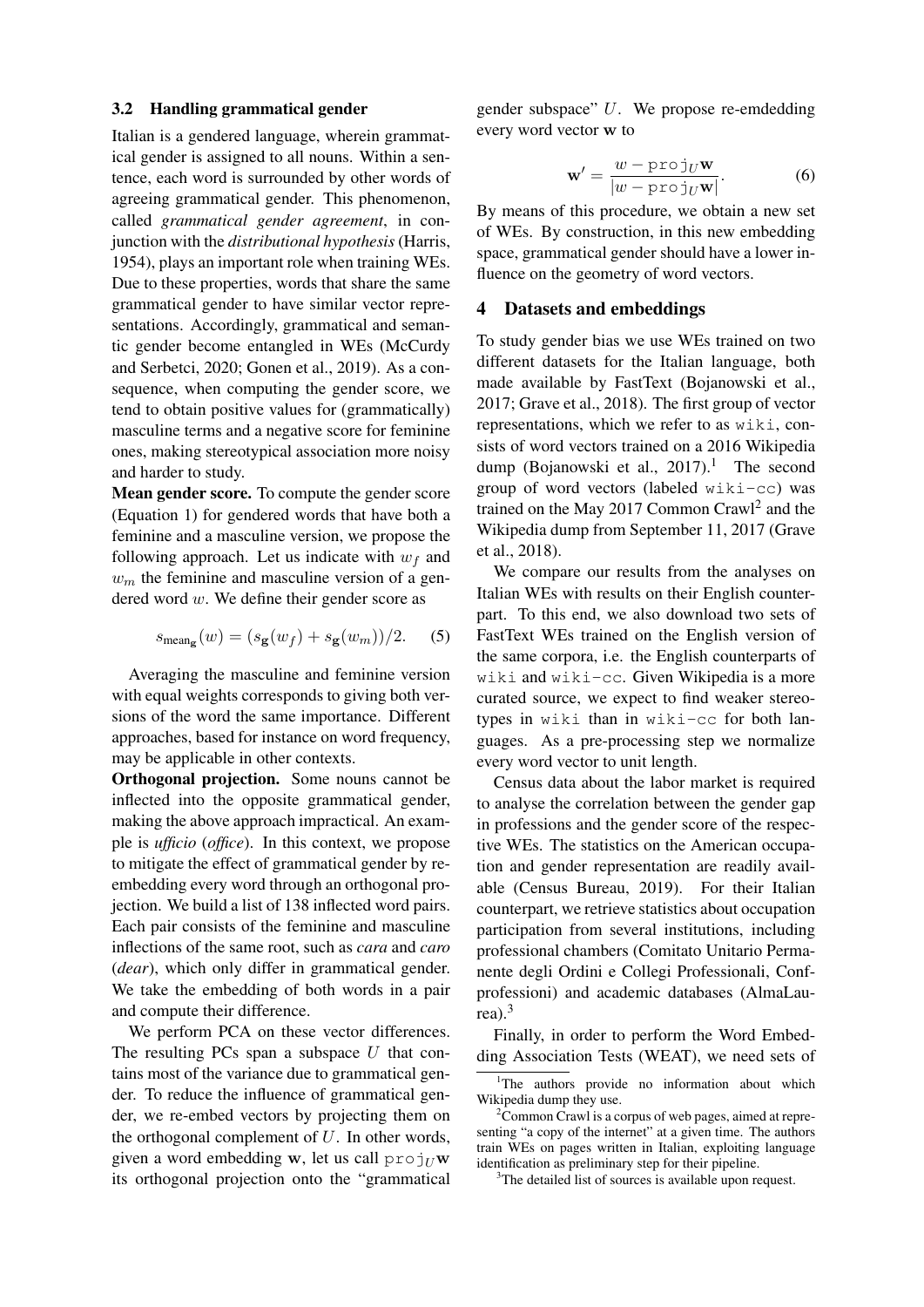target and attribute words in Italian. The sets of target words for the gender-science WEAT (Section 5.2) are derived from the Italian version of IAT;<sup>4</sup> those for the gender-career WEAT (Section 5.3) were unavailable and have been translated by the authors of this work from the original IAT (Greenwald et al., 1998).

## 5 Experiments

# 5.1 Occupations

This experiment investigates gender representation for different jobs in Italy and their association with gender-realted information in WEs, following studies on the English language (De-Arteaga et al., 2019; Garg et al., 2018; Prost et al., 2019). For each occupation, we compute its gender score using the different gender directions defined in Section 3.1.1, namely  $\mathbf{g}_{\text{PCA}}$  and  $\mathbf{g}_{\text{diff}_i}$ ,  $i \in \{0 \dots 5\}$ . We calculate the plain gender score for the ungendered occupations (Equation 1) and the mean gender score for occupations characterized by grammatical gender (Equation 5).

We compute Pearson's correlation  $r$  between the gender scores and the percentage of women employed in each profession. The same analyses are carried out on English WEs, restricting them to the same set of occupations considered in Italian. Results are summarized in Table 1 and Figure 1, showing that Italian WEs consistently capture information about different gender representation in jobs. Informally, this mean that ordering jobs by percentage of women and by projection on a gender direction yields similar results. The right pane of Figure 1 demonstrates the significant effect of grammatical gender.

### 5.2 Science and Arts

In this WEAT, the sets of target words for Science and Arts, taken from the Italian version of the IAT, are: X = {*biologia* (*biology*), *fisica* (*physics*), *chimica* (*chemistry*), *matematica* (*mathematics*), *geologia* (*geology*), *astronomia* (*astronomy*), *ingegneria* (*engineering*)}, Y = {*filosofia* (*philosophy*), *umanesimo* (*humanism*), *arte* (*arts*), *letteratura* (*literature*), *italiano* (*italian*), *musica* (*music*), *storia* (*history*)}. The sets of male and female attributes are taken from the gender definitional pairs (Section 3.1.1):  $A = \{lui, \textit{uomo}, \textit{padre}, \textit{mar-}\}\$ *ito*, *fratello*, *maschio*}, B = {*lei*, *donna*, *madre*,

|                                                                                                                                                                                             | wiki-cc                                                                                                                                                                                                                                                           | wiki                                                                                                                                                                                                                                          |
|---------------------------------------------------------------------------------------------------------------------------------------------------------------------------------------------|-------------------------------------------------------------------------------------------------------------------------------------------------------------------------------------------------------------------------------------------------------------------|-----------------------------------------------------------------------------------------------------------------------------------------------------------------------------------------------------------------------------------------------|
| IТ                                                                                                                                                                                          | r(p)                                                                                                                                                                                                                                                              | r(p)                                                                                                                                                                                                                                          |
| <b>g</b> <sub>PCA</sub><br>$\mathbf{g}_{\text{diff}_{0}}$<br>$\mathbf{g}_{\text{diff}_1}$<br>$g_{diff_2}$<br>$\mathbf{g}_{\text{diff}_3}$<br>$\mathbf{g}_{\text{diff}_{A}}$<br>$g_{diff,5}$ | $-0.634$ $(1.3 \times 10^{-4})$ ***<br>$-0.664$ $(4.7\times10^{-5})$ ***<br>$-0.594$ $(4.3 \times 10^{-4})$ ***<br>$-0.575 (7.1 \times 10^{-4})$ ***<br>$-0.401 (2.5 \times 10^{-2})$ **<br>$-0.658 (5.7 \times 10^{-5})$ ***<br>$-0.358 (4.8 \times 10^{-2})$ ** | $-0.589(4.9\times10^{-4})$ ***<br>$-0.490 (5.1 \times 10^{-3})$ ***<br>$-0.528$ $(2.3 \times 10^{-3})$ ***<br>$-0.537 (1.8 \times 10^{-3})$ ***<br>$-0.160(3.9\times10^{-1})$<br>$-0.599(3.8\times10^{-4})$ ***<br>$-0.205(2.7\times10^{-1})$ |
| EN                                                                                                                                                                                          | r(p)                                                                                                                                                                                                                                                              | r(p)                                                                                                                                                                                                                                          |
| $g_{PCA}$                                                                                                                                                                                   | $-0.830(2.0\times10^{-6})$ ***                                                                                                                                                                                                                                    | $-0.707$ $(2.3 \times 10^{-4})$ ***                                                                                                                                                                                                           |

Table 1: Results of the Occupation analysis. Statistical significance is marked as  $*$  for  $p < 0.1$ ,  $**$ for  $p < 0.05$  and \*\*\* for  $p < 0.01$ .

*moglie*, *sorella*, *femmina*}. We compute the effect size  $d$  and the p-value using the whole attribute sets  $A$  and  $B$ , and label this analysis "all". Moreover, we also perform the WEAT test over single word pairs, e.g.  $A = \{lui\}$ ,  $B = \{lei\}$ . Results are reported in Table 2. We find no stereotypical association in the expected direction. We hypothesize that this is due to the feminine grammatical gender of all science-related target words, deferring a more detailed analysis to Section 5.4.

|                                                                | wiki-cc                                                       | wiki                                                          |
|----------------------------------------------------------------|---------------------------------------------------------------|---------------------------------------------------------------|
| IТ                                                             | d(p)                                                          | d(p)                                                          |
| all                                                            | $-0.172(6.3\times10^{-1})$                                    | $-0.140(5.9\times10^{-1})$                                    |
| $\mathbf{g}_{\text{diff}_{0}}$<br>$\mathbf{g}_{\text{diff}_1}$ | $-0.464(7.9\times10^{-1})$<br>$-0.016$ $(5.1 \times 10^{-1})$ | $-0.396(7.5\times10^{-1})$<br>$-0.064$ $(5.4 \times 10^{-1})$ |
| $\mathbf{g}_{\text{diff}_{2}}$                                 | $-0.408(7.5\times10^{-1})$<br>$-0.002(5.0\times10^{-1})$      | $-0.152(6.1\times10^{-1})$<br>$0.271(3.3\times10^{-1})$       |
| $\mathbf{g}_{\text{diff}_3}$<br>$\mathbf{g}_{\text{diff}_{A}}$ | $-0.127(6.0\times10^{-1})$                                    | $-0.174(6.2\times10^{-1})$                                    |
| $\mathbf{g}_{\text{diff}_{5}}$                                 | $-0.144(6.1\times10^{-1})$                                    | $-0.195(6.3\times10^{-1})$                                    |
| EN                                                             | d(p)                                                          | d(p)                                                          |
| all                                                            | $1.420(1.5\times10^{-3})$ ***                                 | $1.304$ $(3.2 \times 10^{-3})$ ***                            |

Table 2: Results of the Science and Arts WEAT. Statistical significance is marked as  $*$  for  $p < 0.1$ , \*\* for  $p < 0.05$  and \*\*\* for  $p < 0.01$ .

#### 5.3 Career and Family

In essence, the Career and Family WEAT is very similar to the Science and Arts WEAT; the only difference is in the sets of target words. The target sets are translated into Italian from the original English IAT as follows:  $X = \{ \text{esecutivo} \}$ *ecutive*), *management* (*management*), *professionale* (*professional*), *azienda* (*corporation*), *stipendio* (*salary*), *ufficio* (*office*) $\}$ ,  $Y = \{casa \ (home),$ 

<sup>4</sup>https://implicit.harvard.edu/ implicit/italy/takeatest.html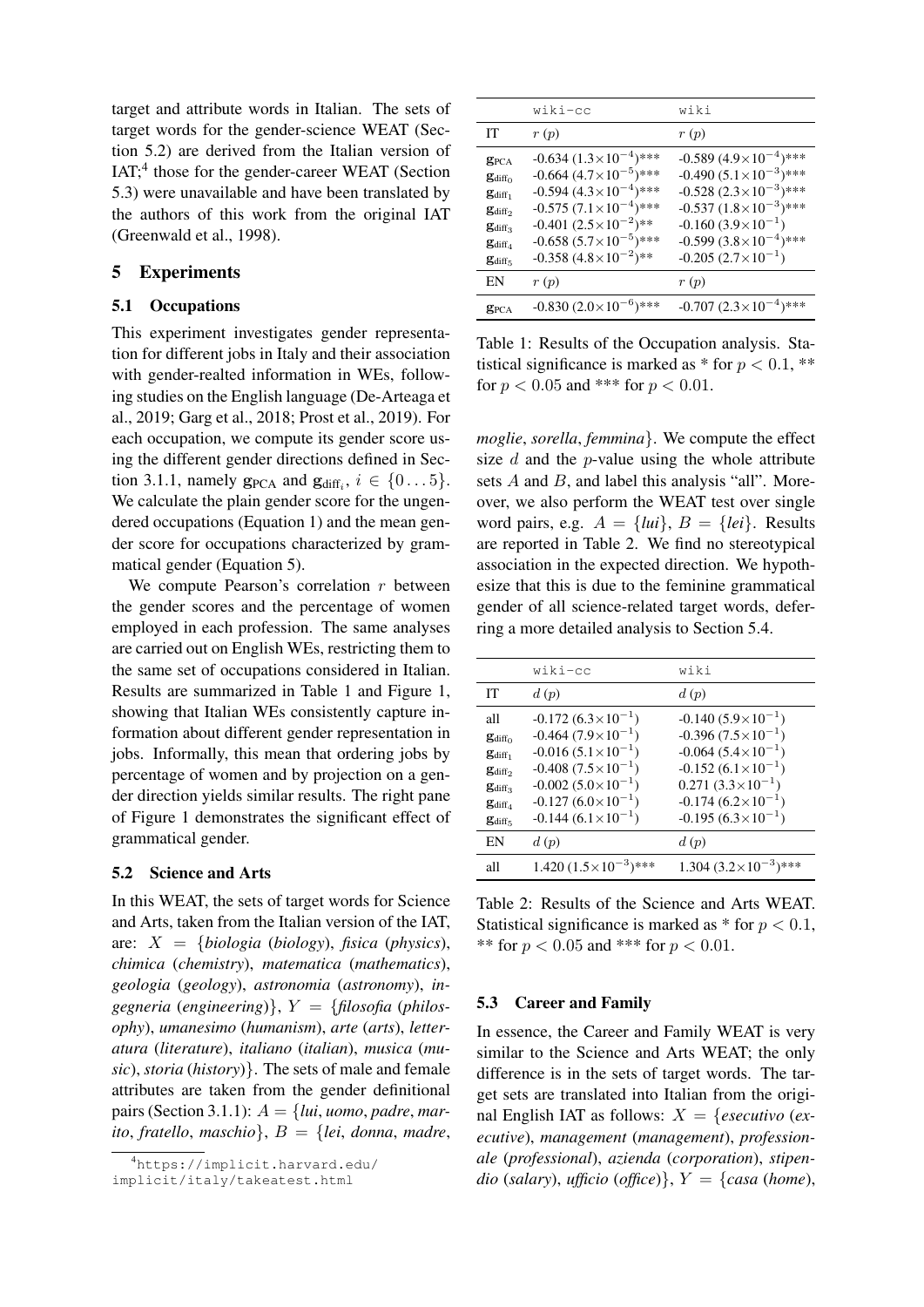

Figure 1: (Left) Gender score of occupations  $\mathbf{g}_{diff_0}$ , on the y axis, vs percentage of women in that occupation, represented on the  $x$  axis. (Right) Same variables, including both feminine and masculine versions of gendered jobs. Translations, omitted for readability, can be found in the left pane.

*genitori* (*parents*), *bambini* (*children*), *famiglia* (*family*), *cugini* (*cousins*), *matrimonio* (*marriage*), *nozze* (*wedding*), *parenti* (*relatives*)}. Results are summarized in Table 3. Stereotypical associations for wiki-cc WEs are present but weak, whereas they are more significant for wiki.

|                                                                                                                                       | wiki-cc                                                                                                                                                                                                                     | wiki                                                                                                                                                                                                                                             |
|---------------------------------------------------------------------------------------------------------------------------------------|-----------------------------------------------------------------------------------------------------------------------------------------------------------------------------------------------------------------------------|--------------------------------------------------------------------------------------------------------------------------------------------------------------------------------------------------------------------------------------------------|
| IТ                                                                                                                                    | d(p)                                                                                                                                                                                                                        | d(p)                                                                                                                                                                                                                                             |
| all<br>$g_{diff_0}$<br>$\mathbf{g}_{\text{diff}_1}$<br>$g_{diff_2}$<br>$\mathbf{g}_{\text{diff}_3}$<br>$\mathbf{g}_{\text{diff}_{4}}$ | $0.838(5.3\times10^{-2})$ *<br>$0.457 (2.0 \times 10^{-1})$<br>$1.265 (4.7 \times 10^{-3})$ ***<br>$0.614 (1.2 \times 10^{-1})$<br>$0.299(2.9\times10^{-1})$<br>$0.952(3.2\times10^{-2})$ **<br>$0.713(8.7\times10^{-2})$ * | $1.351 (2.7 \times 10^{-3})$ ***<br>$1.172 (8.7 \times 10^{-3})$ ***<br>$1.512 (5.4 \times 10^{-4})$ ***<br>1.181 $(8.3 \times 10^{-3})$ ***<br>$0.876 (4.4 \times 10^{-2})$ **<br>0.898 $(4.2 \times 10^{-2})$ **<br>$-0.566(8.6\times10^{-1})$ |
| $g_{diff5}$                                                                                                                           |                                                                                                                                                                                                                             |                                                                                                                                                                                                                                                  |
| EN                                                                                                                                    | d(p)                                                                                                                                                                                                                        | d(p)                                                                                                                                                                                                                                             |
| all                                                                                                                                   | $1.879~(0.0\times10^{0})$ ***                                                                                                                                                                                               | $1.568 (2.3 \times 10^{-4})$ ***                                                                                                                                                                                                                 |

Table 3: Results of the Career and Family WEAT. Statistical significance is marked as  $*$  for  $p < 0.1$ , \*\* for  $p < 0.05$  and \*\*\* for  $p < 0.01$ .

### 5.4 Mitigating the effect of grammatical gender

In this section we quantify the extent to which the semantic gender information (Section 3.1) is influenced by grammatical gender, and test one approach designed to mitigate its influence (Section 3.2).

The dataset used in the experiment about jobrelated WEs (Section 5.1) is suitable for this analysis, as it consists of words which have (i) a *se-*

*mantic* association with gender, as measured objectively by the percentage of women in each profession and (ii) a *grammatical* association with gender, as half of those words admit a feminine and a masculine version.

We measure the relative strength of semantic and grammatical associations in the proposed gender directions as follows. Let us denote by  $S_q$ , the set of job-related words which admit a feminine and a masculine version and by  $\Delta_w$  =  $s_{\mathbf{g}}(w_m) - s_{\mathbf{g}}(w_f)$  the difference in their gender scores.<sup>5</sup> We compute the average influence of grammatical gender on direction g (based on set  $\mathcal{S}_q$ ) as

$$
\Delta_g = \frac{1}{|\mathcal{S}_g|} \sum_{w \in \mathcal{S}_g} \Delta_w.
$$
 (7)

Visually, this corresponds to the average (signed) length of the vertical lines, in the right pane of Figure 1, connecting the feminine and masculine version of a job-related word.

Moreover, let us denote by  $S$  the complete set of job-related words  $w_i$  and by  $x_i$  the percentage of women in job  $w_j$ . Let us indicate with  $s_{\mathbf{g}}(w_j)$ the respective gender score, computed according to Equation 1 or 5, depending on whether  $w_i$  admits different masculine and feminine inflections. We define  $\max_{S}(x)$  (min<sub>S</sub>(x)) as the maximum (minimum) percentage of women in a job from set

<sup>&</sup>lt;sup>5</sup>For the sake of brevity, we concentrate on  $g_{PCA}$ ; the remaining gender directions  $(g_{diff_i})$  yield similar results.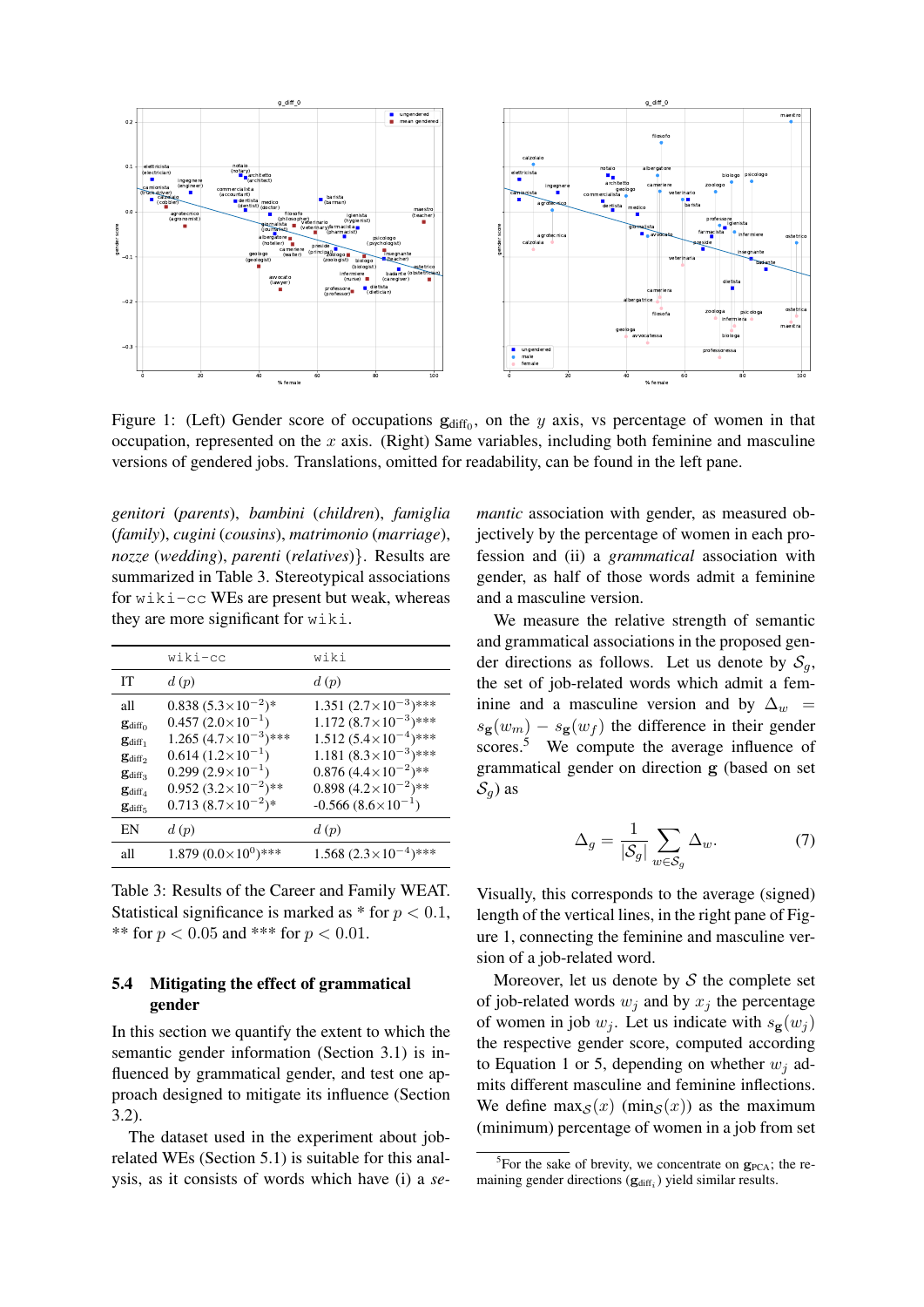S. Furthermore, let us call  $m$  the angular coefficient computed by (linearly) regressing  $s_{\mathbf{g}}(w_i)$ onto  $x_i$  over set S. We compute the full-scale influence of semantic gender on direction g (based on set  $S$ ) as

$$
\Delta_s = |m(\max_{\mathcal{S}}(x) - \min_{\mathcal{S}}(x))|.
$$
 (8)

Visually, this corresponds to the vertical component of the blue regression line in Figure 1, clipped between min<sub>S</sub> $(x)$  and max<sub>S</sub> $(x)$ .

Finally, we compute the relative strength of semantic and grammatical associations in the proposed gender direction as the ratio

$$
k = \frac{\Delta_g}{\Delta_s}.\tag{9}
$$

The first three rows of Table 4 report  $\Delta_q$ ,  $\Delta_s$ and  $k$  for wiki-cc (first column) on the job dataset described in Section 4. The second column concentrates on a set of word embeddings derived from wiki-cc by removing information about grammatical gender from every word, via Equation  $6.6$  We label this new set of word embbeddings wiki-cc<sup>⊥</sup>. In going from wiki-cc to wiki-cc<sup>⊥</sup>,  $\Delta_q$  is reduced by over 40% while  $\Delta_s$  decreases by less than 10%. This indicates that the orthogonal projection procedure reduces the influence of grammatical gender while retaining semantic information which is present in the original version of the WEs, hence the value of  $k$ decreases.

The final three rows of Table 4 report summary statistics for stereotypical associations described in Sections 5.1-5.3. Interestingly, the significance of each association is larger for wiki-cc<sup>⊥</sup> than for wiki-cc. In particular, the effect size for the Science-Arts WEAT becomes positive, in accordance with the stereotype. We interpret these results as evidence for the hypothesis that grammatical gender confounds and outweighs stereotypical associations in Italian WEs, in line with prior work on gendered languages (McCurdy and Serbetci, 2020).

#### 6 Discussion

We successfully replicated prior analyses about gender-stereotypical associations in English WEs, finding them to be consistently stronger when computed on WEs trained on a weakly curated

|                                                  | wiki-cc                                                    | $with i - cc^{\perp}$                                      |  |
|--------------------------------------------------|------------------------------------------------------------|------------------------------------------------------------|--|
| Occupations $(g_{PCA})$                          |                                                            |                                                            |  |
| $\Delta_g$<br>$\Delta_s$<br>$\mathbf{k}$<br>r(p) | 0.41<br>0.23<br>1.79<br>$-0.63$ $(1.3 \times 10^{-4})$ *** | 0.22<br>0.20<br>1.09<br>$-0.68$ $(2.2 \times 10^{-5})$ *** |  |
| Science & Arts (all)                             |                                                            |                                                            |  |
| d(p)                                             | $-0.17(6.3\times10^{-1})$                                  | $0.73 (9.7 \times 10^{-2})$ *                              |  |
| Career & Family (all)                            |                                                            |                                                            |  |
| d(p)                                             | $0.84~(5.3\times10^{-2})*$                                 | 1.21 $(6.1 \times 10^{-3})$ ***                            |  |

Table 4: Importance of semantic and grammatical gender before (wiki-cc) and after (wiki-cc $^{\perp}$ ) projecting WEs onto the orthogonal complement of the grammatical gender subspace (Equation 6). Where applicable, statistical significance is marked as  $*$  for  $p < 0.1$ ,  $**$  for  $p < 0.05$  and \*\*\* for  $p < 0.01$ .

corpus. To the best of our knowledge, this is a novel result.

For Italian WEs, the picture is more nuanced and tied to grammatical gender. WEs for occupations, which are ungendered or admit a dual form, are robustly associated with gender along a stereotypical direction. Compared against the other stereotypes analysed in this work, this is the strongest association, confirming results from prior work on English WEs (Fabris et al., 2020). In the Science-Arts WEAT, science-related words are all feminine nouns, departing from the expected stereotypical association. Semantic associations with gender are outweighed by grammatical gender in this WEAT, in accordance with prior work on gendered languages (McCurdy and Serbetci, 2020). Our analysis in Section 5.4 demonstrates the importance of grammatical gender in Italian. On the other hand, the Career-Family WEAT features a more balanced distribution of grammatical gender, resulting in a differential association which is in line with gender stereotypes, especially for wiki, less so for wiki-cc.

In Italian WEs, we find that wiki embeddings contain stronger stereotypical associations than wiki-cc embeddings for the Career-Family WEAT. This disconfirms our hypothesis that WEs trained on a less curated corpus (wiki-cc) would encode stereotypes more strongly. Finally, we find no consistent property connected to specific gender directions  $\mathbf{g}_{\text{diff}_i}$ . Across different corpora and stereotypes, the aggregated analyses (la-

 ${}^{6}$ In this experiment, the grammatical gender subspace  $U$ is spanned by the first PC.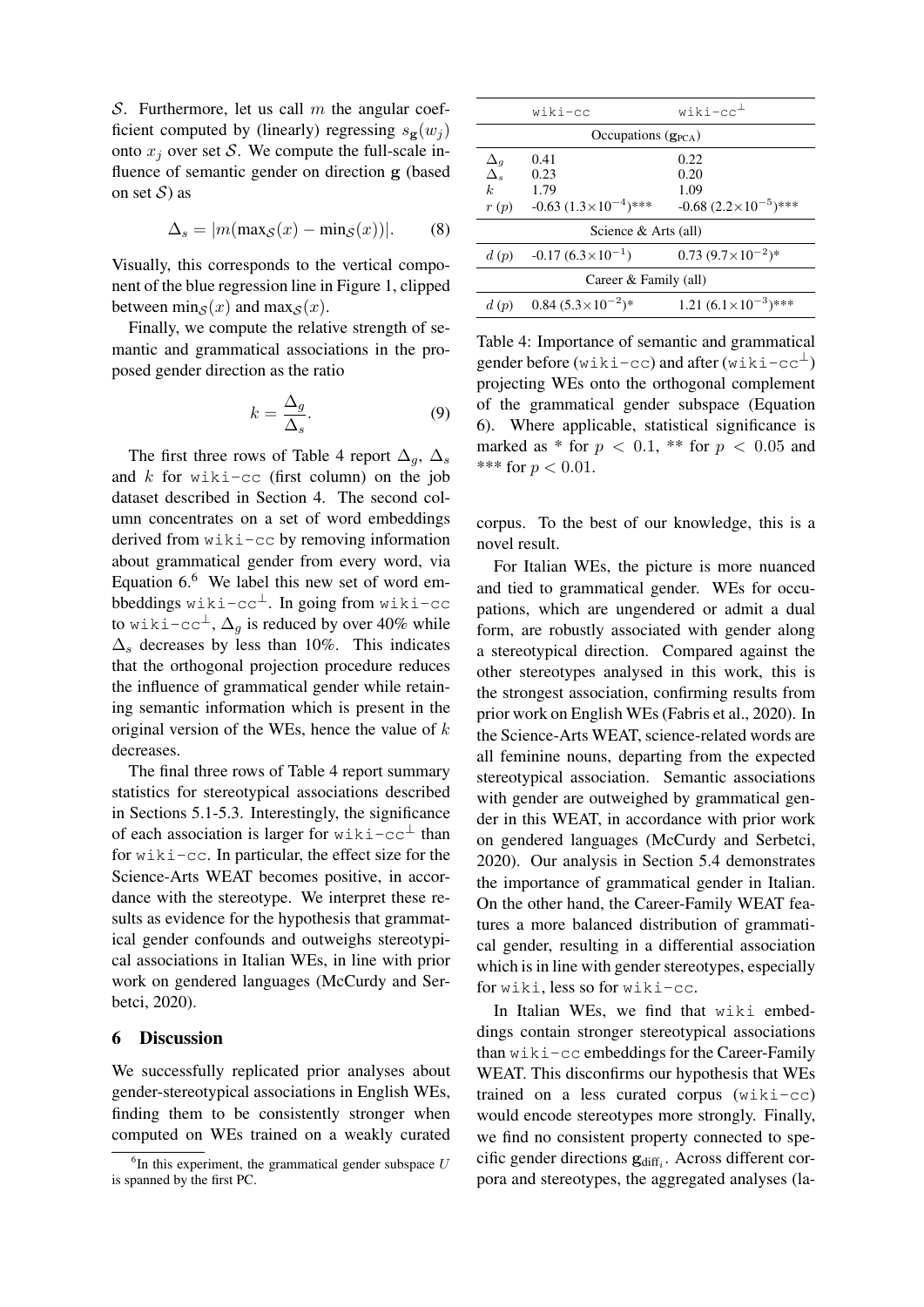belled "all" and  $g_{PCA}$ ) provide a reasonable summary of the stereotypical associations encoded in the single gender directions  $\mathbf{g}_{\text{diff}_i}$ .

# 7 Conlusion

Overall, we have analyzed gender bias in Italian WEs, adapting existing techniques and gathering data where required. We looked for stereotypical associations with gender-imbalanced professions, Career and Family, Science and Arts, finding significant associations in 2 out of 3. As expected from prior work (Gonen et al., 2019; McCurdy and Serbetci, 2020), grammatical gender is a strong confounder in these analyses.

We draw the following preliminary conclusions: (i) Italian WEs seem to have less potential than their English counterparts to systematically reinforce the tested gender stereotypes, mostly due to grammatical gender. However, (ii) the influence of grammatical gender on WEs may cause different harms. As an example, in the context of job search, masculine is likely to be the default choice for queries of recruiters (*male as norm* - e.g. "psicologo" [*psychologist*]). Those queries would likely be closer to male candidates' CVs than equivalent female ones, in some embedded text representations, potentially putting women at a systematic disadvantage. Both points above require further analysis of text retrieval/classification systems based on Italian WEs. Finally, (iii) isolating stereotypical concepts and gendered associations in Italian WEs along a single direction is challenging. The tested WEs show little promise as a reliable measurement tool for gender-stereotypical associations, unless combined with approaches to mitigate the influence of grammatical gender.

# References

- Solon Barocas, Kate Crawford, Aaron Shapiro, and Hanna Wallach. 2017. The problem with bias: Allocative versus representational harms in machine learning. In *9th Annual Conference of the Special Interest Group for Computing, Information and Society*.
- Giacomo Berardi, Andrea Esuli, and Diego Marcheggiani. 2015. Word embeddings go to italy: A comparison of models and training datasets. In *IIR*.
- Piotr Bojanowski, Edouard Grave, Armand Joulin, and Tomas Mikolov. 2017. Enriching word vectors with subword information. *Transactions of the Association for Computational Linguistics*, 5:135–146.
- Tolga Bolukbasi, Kai-Wei Chang, James Y. Zou, Venkatesh Saligrama, and Adam T. Kalai. 2016. Man is to computer programmer as woman is to homemaker? debiasing word embeddings. In *Advances in Neural Information Processing Systems*, pages 4349–4357.
- Aylin Caliskan, Joanna J. Bryson, and Arvind Narayanan. 2017. Semantics derived automatically from language corpora contain human-like biases. *Science*, 356(6334):183–186.
- Census Bureau. 2019. Current population survey. Ac $cessed = 2020-02-12.$
- Maria De-Arteaga, Alexey Romanov, Hanna Wallach, Jennifer Chayes, Christian Borgs, Alexandra Chouldechova, Sahin Geyik, Krishnaram Kenthapadi, and Adam Tauman Kalai. 2019. Bias in bios. *Proceedings of the Conference on Fairness, Accountability, and Transparency - FAT\* '19*.
- Naomi Ellemers. 2018. Gender stereotypes. *Annual Review of Psychology*, 69(1):275–298.
- Kawin Ethayarajh, David Duvenaud, and Graeme Hirst. 2019. Understanding undesirable word embedding associations. In *Proceedings of the 57th Annual Meeting of the Association for Computational Linguistics*, pages 1696–1705, Florence, Italy, July. Association for Computational Linguistics.
- Alessandro Fabris, Alberto Purpura, Gianmaria Silvello, and Gian Antonio Susto. 2020. Gender stereotype reinforcement: Measuring the gender bias conveyed by ranking algorithms. *Information Processing & Management*, 57(6):102377.
- Nikhil Garg, Londa Schiebinger, Dan Jurafsky, and James Zou. 2018. Word embeddings quantify 100 years of gender and ethnic stereotypes. *Proceedings of the National Academy of Sciences*, 115(16):E3635–E3644.
- Hila Gonen, Yova Kementchedjhieva, and Yoav Goldberg. 2019. How does grammatical gender affect noun representations in gender-marking languages? In *Proceedings of the 23rd Conference on Computational Natural Language Learning (CoNLL)*, pages 463–471.
- Edouard Grave, Piotr Bojanowski, Prakhar Gupta, Armand Joulin, and Tomas Mikolov. 2018. Learning word vectors for 157 languages. In *Proceedings of the International Conference on Language Resources and Evaluation (LREC 2018)*.
- Anthony G. Greenwald, Debbie E. McGhee, and Jordan L. K. Schwartz. 1998. Measuring individual differences in implicit cognition: The implicit association test. *Journal of Personality and Social Psychology*, 74(6):1464–1480.
- Zellig S Harris. 1954. Distributional structure. *Word*, 10(2-3):146–162.